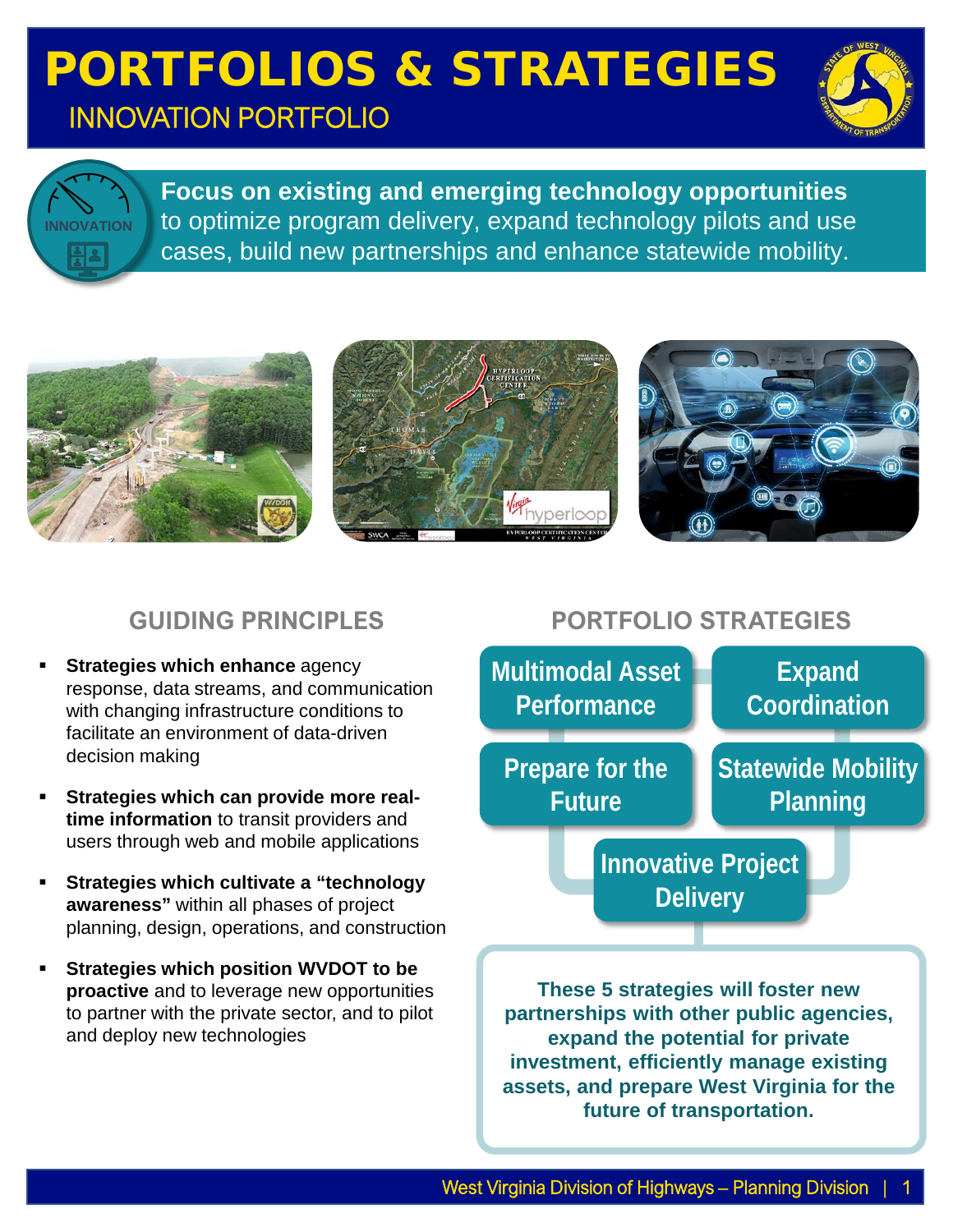# PORTFOLIOS & STRATEGIES INNOVATION STRATEGIES





**Invest in asset condition and performance tools** to better inform decision-makers on future investment needs related to existing infrastructure or the potential need for future projects.

| <b>LRTP ALIGNMENT</b>                                                                                                                                                                                                                                                                                                                    | <b>PERFORMANCE</b>                                                                                                                                                                                                                                                                                              |
|------------------------------------------------------------------------------------------------------------------------------------------------------------------------------------------------------------------------------------------------------------------------------------------------------------------------------------------|-----------------------------------------------------------------------------------------------------------------------------------------------------------------------------------------------------------------------------------------------------------------------------------------------------------------|
| Advances three of the five LRTP Goals:<br>System Condition, Efficiency, and Fiscal<br>Sustainability<br>Economic Vitality and Freight Movement<br>Multimodal Mobility, Access, and Reliability                                                                                                                                           | Provides a framework for WVDOT to build a complete<br>and interconnected suite of data and tools to inform<br>data-driven decision making at all levels and modes.<br>Ultimately this approach enhances the ability to<br>deliver a higher return on investment and an agile<br>approach to managing resources. |
| <b>High</b><br>Low                                                                                                                                                                                                                                                                                                                       | High<br>Low                                                                                                                                                                                                                                                                                                     |
| <b>READINESS</b><br>開                                                                                                                                                                                                                                                                                                                    | <b>RESILIENCY</b>                                                                                                                                                                                                                                                                                               |
| Adjusts current performance tools and services to<br>encompass all modes. It will encourage publication of<br>asset and performance condition on publicly-available<br>web-based applications. However, this strategy will<br>require training for DOT staff and investment in more<br>devices on transportation assets to collect data. | Furthers West Virginia's commitment to new<br>technologies, helps build the workforce to implement,<br>and improves information gathering. More real-time<br>information and decision support systems will<br>encourage more data-driven and responsive decision<br>making.                                     |
| High<br>Low                                                                                                                                                                                                                                                                                                                              | Low<br><b>High</b>                                                                                                                                                                                                                                                                                              |
| <b>CURRENT STATE OF STRATEGY IN WV</b>                                                                                                                                                                                                                                                                                                   | <b>ACTIONS</b>                                                                                                                                                                                                                                                                                                  |
| Recent investment and expansion of pavement and bridge<br>management systems and asset standard operating<br>procedures<br>Currently octoblishing performance management program                                                                                                                                                         | <b>Invest in tools, data</b><br>management and<br>reporting systems to                                                                                                                                                                                                                                          |

- Currently establishing performance management practices for non-highway modes
- New programming/data management tools

West Virginia Division of Highways - Planning Division

**communicate** 

**accountability and** 

**resource stewardship**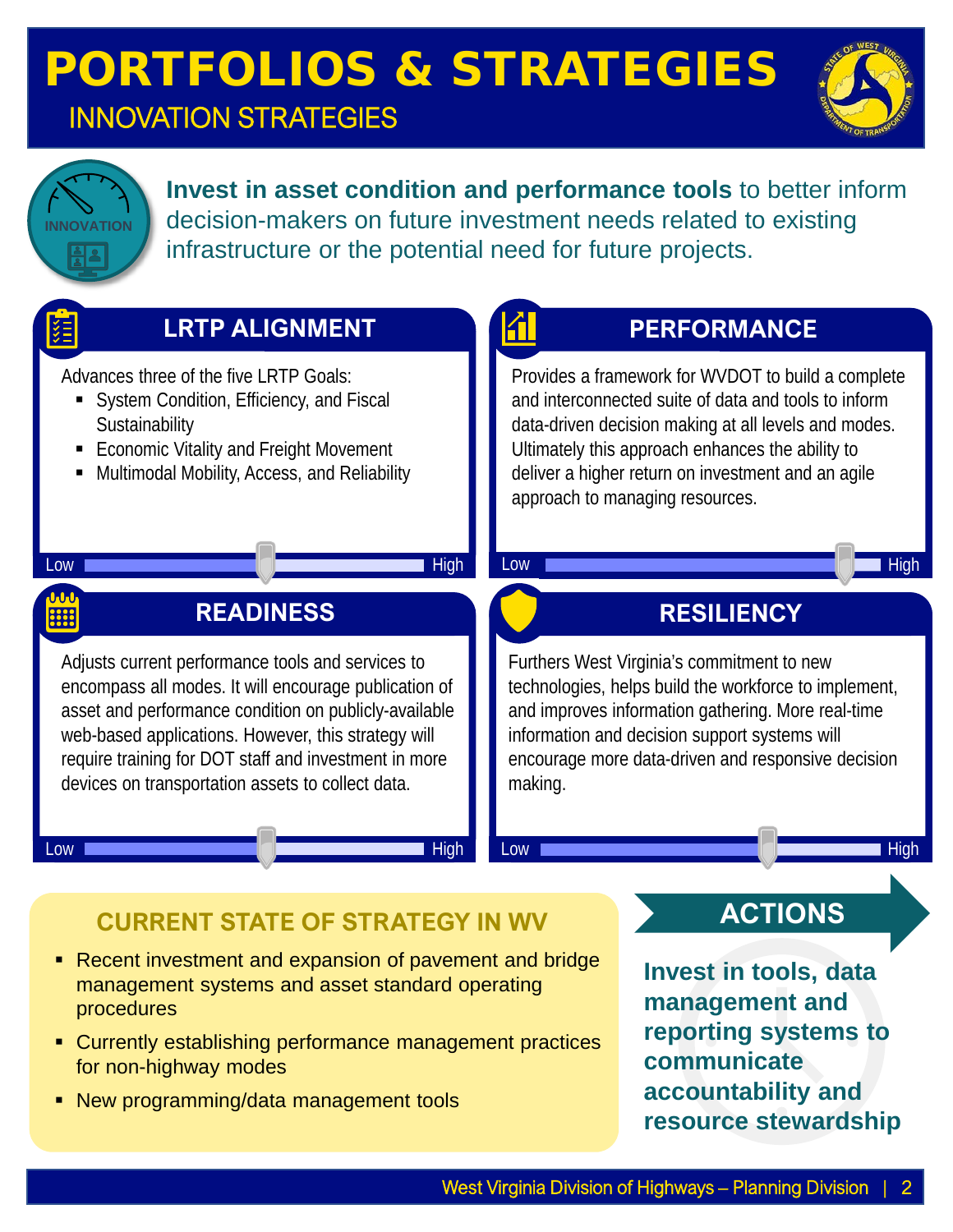# PORTFOLIOS & STRATEGIES

## INNOVATION STRATEGIES





**Expand coordination activities** with Federal, state, and local partners. Set up regular coordination meetings to review current performance of assets, potential future needs, and current/future planning studies.



- **Partner state agency coordination**
- Federal agency coordination
- Coordination with private partners

**online communication technologies to enhance and coordinate partner input and decision making**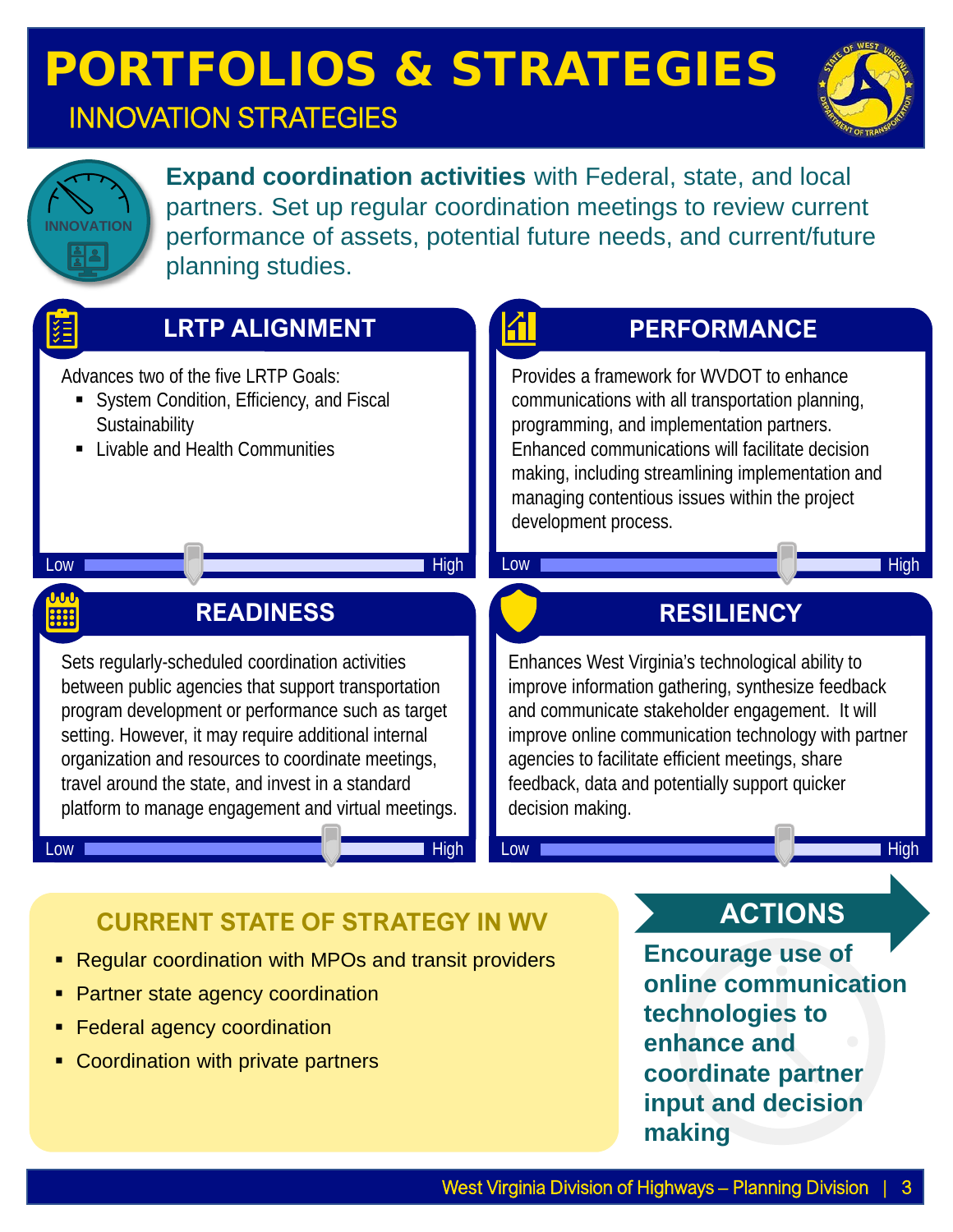# PORTFOLIOS & STRATEGIES

# INNOVATION STRATEGIES





**Support legislation** that allows for the testing and deployment of automated vehicles or other travel modes. Invest in infrastructure projects that prepare for and support future communication technologies and vehicles.

| <b>LRTP ALIGNMENT</b>                                                                                                                                                                                                                                                                                                                                                                 | <b>PERFORMANCE</b>                                                                                                                                                                                                                                                                                                                                                                                                                 |
|---------------------------------------------------------------------------------------------------------------------------------------------------------------------------------------------------------------------------------------------------------------------------------------------------------------------------------------------------------------------------------------|------------------------------------------------------------------------------------------------------------------------------------------------------------------------------------------------------------------------------------------------------------------------------------------------------------------------------------------------------------------------------------------------------------------------------------|
| Advances three of the five LRTP Goals:<br>System Condition, Efficiency, and Fiscal<br>Sustainability<br><b>Economic Vitality and Freight Movement</b><br>Multimodal Mobility, Access, and Reliability<br><b>High</b><br>Low                                                                                                                                                           | Expands broadband connectivity to rural and remote<br>areas through transportation projects. Enables more<br>WVDOT participation in emerging mobility (testing<br>automated and connected vehicles, drone pilots, 5G<br>communications for cell phone coverage). It may<br>require a review of electric vehicle charging<br>requirements, siting, and signage in priority corridors<br>across West Virginia.<br><b>High</b><br>Low |
| <b>July</b><br><b>READINESS</b><br><b>HH</b>                                                                                                                                                                                                                                                                                                                                          | <b>RESILIENCY</b>                                                                                                                                                                                                                                                                                                                                                                                                                  |
| Addresses a long-term gap in how people travel and<br>the technologies they use, and how freight moves and<br>attracts more technology testing in West Virginia. It<br>will require greater internal coordination or centralized<br>oversight to balance private and public safety<br>interests. It will require additional legislative action<br>and/or state policies to implement. | Enhances West Virginia's technological ability and<br>prepares for the future of transportation by allowing for<br>quick adoption of new technologies that would benefit<br>the state. It would also allow for more flexible funding<br>if partnering with private agencies, which could help if<br>budgets are tight.                                                                                                             |
| <b>High</b><br>Low -                                                                                                                                                                                                                                                                                                                                                                  | Low<br>High                                                                                                                                                                                                                                                                                                                                                                                                                        |
| <b>CURRENT STATE OF STRATEGY IN WV</b>                                                                                                                                                                                                                                                                                                                                                | <b>ACTIONS</b>                                                                                                                                                                                                                                                                                                                                                                                                                     |
| • "Dig Once" policy helps position WVDOH to optimize use<br>of its right-of-way to support communications technology<br>expansion and connections<br>West Virginia Broadband Expansion Council is strategically                                                                                                                                                                       | <b>Support, facilitate and</b><br>enable investments,<br>use cases and                                                                                                                                                                                                                                                                                                                                                             |

- West Virginia Broadband Expansion Council is strategically planning how to address broadband gaps
- **Partnership with the private sector on hyperloop**

**partnerships which prepare WV for next** 

**generation mobility**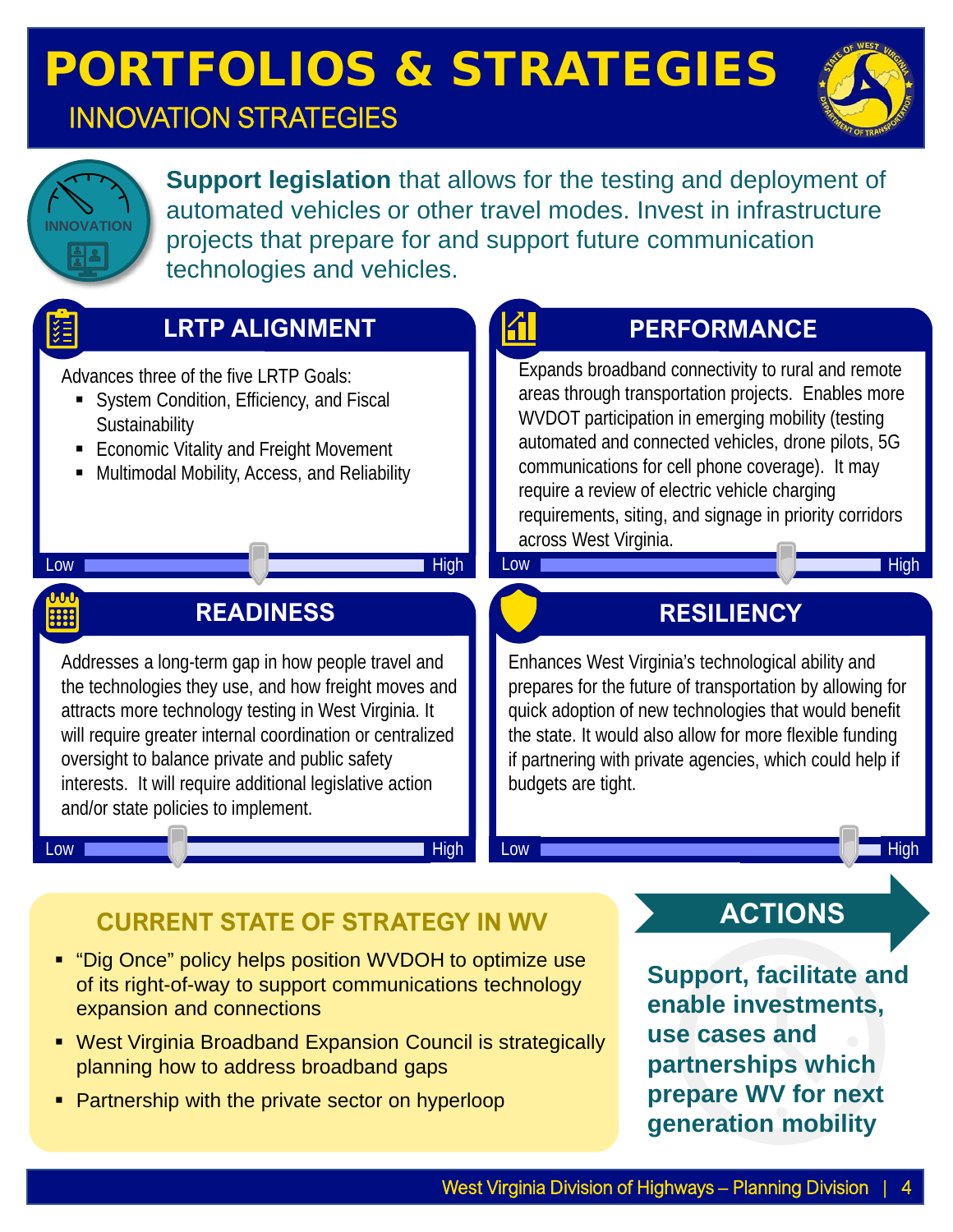# PORTFOLIOS & STRATEGIES INNOVATION STRATEGIES



**Develop a statewide mobility plan** that coordinates multiple transit agency schedules and routes across the state to better inform the public of transit options available to them.



• New partnership with the Department of Health and Human Resources to provide transportation options to individuals seeking treatment from addictions

West Virginia Division of Highways - Planning Division

**services which streamline and** 

**enhance transit** 

**access and options**